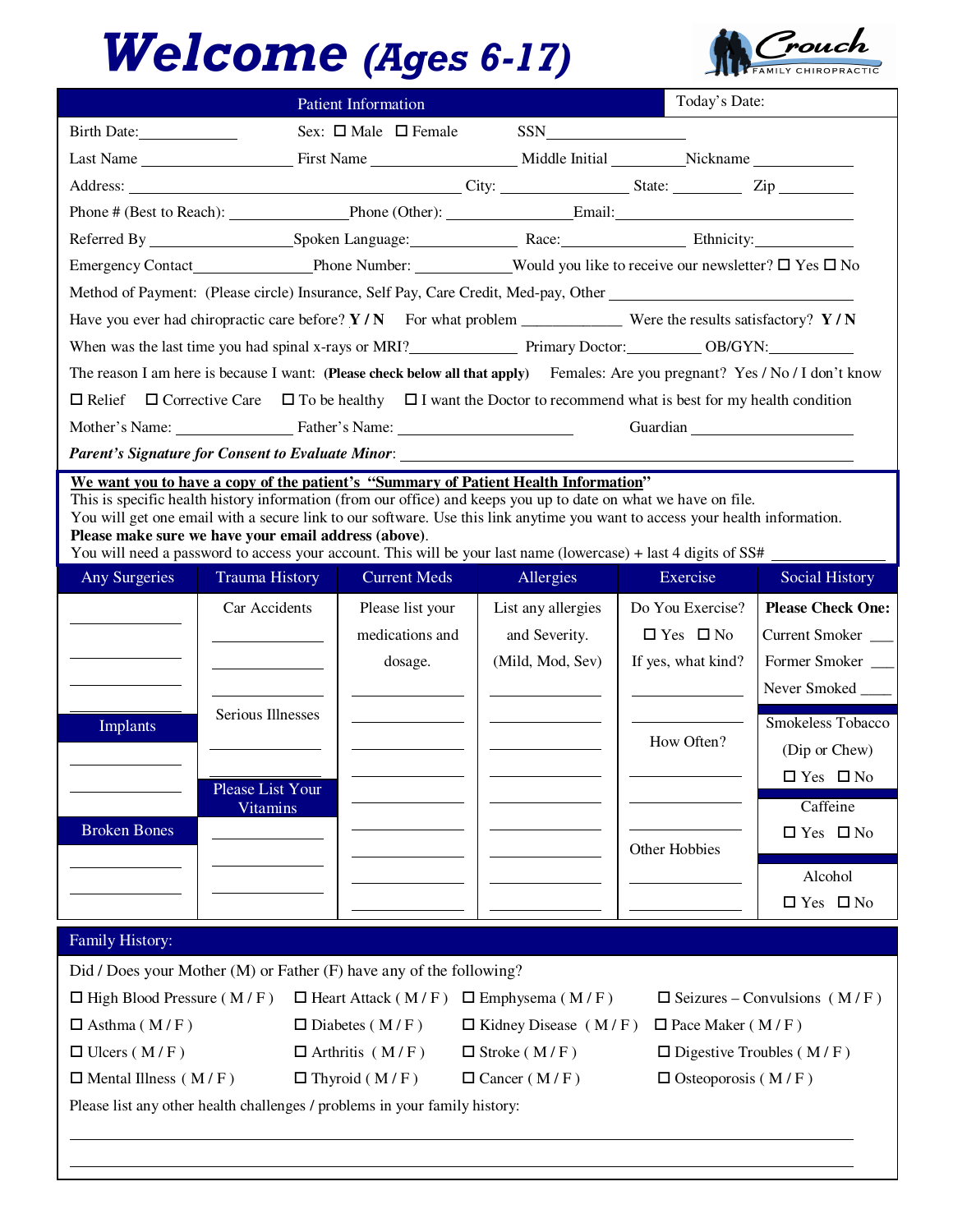Have you had or do you have any of the following symptoms which are or have been significant distress to you? Please indicate with the letter **N** if you have these conditions NOW (within the past 12 months) or **P** if you have ever had this conditions in the past (a year or longer). Leave blank if it has never been affected.

|                                                             |                                         | <b>Now</b> | Past        |                                                                                                                                  | <b>Now</b> | Past |                                                                              |
|-------------------------------------------------------------|-----------------------------------------|------------|-------------|----------------------------------------------------------------------------------------------------------------------------------|------------|------|------------------------------------------------------------------------------|
|                                                             |                                         | N          | $\mathbf P$ |                                                                                                                                  | N          | P    |                                                                              |
| Headaches                                                   |                                         |            |             | Frequent Loss of Balance                                                                                                         |            |      |                                                                              |
| Neck Pain                                                   |                                         |            |             | Fainting                                                                                                                         |            |      |                                                                              |
| <b>Stiff Neck</b>                                           |                                         |            |             | Loss of Smell                                                                                                                    |            |      |                                                                              |
| Sleeping                                                    |                                         |            |             | Problems / Loss of Taste                                                                                                         |            |      |                                                                              |
| <b>Back</b>                                                 |                                         |            |             | Diarrhea with Pain                                                                                                               |            |      |                                                                              |
| Nervousness                                                 |                                         |            |             | Feet Cold                                                                                                                        |            |      |                                                                              |
| Tension                                                     |                                         |            |             | Hands Cold                                                                                                                       |            |      |                                                                              |
| Irritability                                                |                                         |            |             | Arthritis                                                                                                                        |            |      |                                                                              |
| <b>Chest Pains</b>                                          |                                         |            |             | <b>Muscle Spasms</b>                                                                                                             |            |      |                                                                              |
| <b>Dizziness</b>                                            |                                         |            |             | <b>Frequent Colds</b>                                                                                                            |            |      |                                                                              |
| Shoulder/Neck/Arm Pain                                      |                                         |            |             | <b>Stomach Upset</b>                                                                                                             |            |      |                                                                              |
| Pins & Needles in Arms                                      |                                         |            |             | Constipation                                                                                                                     |            |      |                                                                              |
| Pins & Needles in Legs                                      |                                         |            |             | <b>Cold Sweats</b>                                                                                                               |            |      |                                                                              |
| Numbness in Fingers                                         |                                         |            |             | Fever                                                                                                                            |            |      |                                                                              |
| Numbness in Toes                                            |                                         |            |             | <b>Sinus Problems</b>                                                                                                            |            |      |                                                                              |
| <b>High Blood Pressure</b>                                  |                                         |            |             | <b>Diabetes</b>                                                                                                                  |            |      |                                                                              |
| Difficulty Urinating                                        |                                         |            |             | Hemorrhoids                                                                                                                      |            |      |                                                                              |
| Allergies                                                   |                                         |            |             | Leg Cramps                                                                                                                       |            |      |                                                                              |
| <b>Weakness in Arms</b>                                     |                                         |            |             | Colitis                                                                                                                          |            |      |                                                                              |
| Weakness in Legs                                            |                                         |            |             | <b>Gall Bladder</b>                                                                                                              |            |      |                                                                              |
| <b>Shortness of Breath</b>                                  |                                         |            |             | Indigestion                                                                                                                      |            |      |                                                                              |
| Fatigue                                                     |                                         |            |             | <b>Belching</b>                                                                                                                  |            |      |                                                                              |
| Depression                                                  |                                         |            |             | Vomiting                                                                                                                         |            |      |                                                                              |
| <b>Lights Bother Eyes</b>                                   |                                         |            |             | <b>Shoulder Pain</b>                                                                                                             |            |      |                                                                              |
| Loss of Memory                                              |                                         |            |             | <b>Swelling Joints</b>                                                                                                           |            |      |                                                                              |
| Ears Ring                                                   |                                         |            |             | Knee Pain                                                                                                                        |            |      |                                                                              |
| <b>Face Flushed</b>                                         |                                         |            |             |                                                                                                                                  |            |      |                                                                              |
|                                                             |                                         |            |             | Hayfever<br><b>Menstrual Difficulties</b>                                                                                        |            |      |                                                                              |
| <b>Buzzing in Ears</b>                                      |                                         |            |             |                                                                                                                                  |            |      |                                                                              |
| <b>Activities of Daily Living:</b>                          |                                         |            |             |                                                                                                                                  |            |      |                                                                              |
| Walking:                                                    | $\Box$<br>No Effect                     |            |             | $\Box$ Mild Painful (Can do) $\Box$ Moderate Painful (Limited)                                                                   |            |      | $\square$ Severe Painful (Unable to do)                                      |
| Sitting:                                                    | $\square$ No Effect                     |            |             | $\Box$ Mild Painful (Can do) $\Box$ Moderate Painful (Limited)                                                                   |            |      | $\Box$ Severe Painful (Unable to do)                                         |
| Bending:                                                    | $\square$ No Effect                     |            |             | $\Box$ Mild Painful (Can do) $\Box$ Moderate Painful (Limited)                                                                   |            |      | $\Box$ Severe Painful (Unable to do)                                         |
| Standing:<br>Sleeping:                                      | $\square$ No Effect<br>$\Box$ No Effect |            |             | $\Box$ Mild Painful (Can do) $\Box$ Moderate Painful (Limited)<br>$\Box$ Mild Painful (Can do) $\Box$ Moderate Painful (Limited) |            |      | $\Box$ Severe Painful (Unable to do)<br>$\Box$ Severe Painful (Unable to do) |
| Lifting:                                                    | $\square$ No Effect                     |            |             | $\Box$ Mild Painful (Can do) $\Box$ Moderate Painful (Limited)                                                                   |            |      | $\Box$ Severe Painful (Unable to do)                                         |
| Running:                                                    | $\square$ No Effect                     |            |             | $\Box$ Mild Painful (Can do) $\Box$ Moderate Painful (Limited)                                                                   |            |      | $\square$ Severe Painful (Unable to do)                                      |
| Climbing:                                                   | $\square$ No Effect                     |            |             | $\Box$ Mild Painful (Can do) $\Box$ Moderate Painful (Limited)                                                                   |            |      | $\Box$ Severe Painful (Unable to do)                                         |
| Carrying:                                                   | $\Box$ No Effect                        |            |             | $\Box$ Mild Painful (Can do) $\Box$ Moderate Painful (Limited)                                                                   |            |      | $\square$ Severe Painful (Unable to do)                                      |
| Pushing:                                                    | $\square$ No Effect                     |            |             | $\Box$ Mild Painful (Can do) $\Box$ Moderate Painful (Limited)                                                                   |            |      | $\Box$ Severe Painful (Unable to do)                                         |
| Driving:<br>Dressing:                                       | $\square$ No Effect<br>$\Box$ No Effect |            |             | $\Box$ Mild Painful (Can do) $\Box$ Moderate Painful (Limited)<br>$\Box$ Mild Painful (Can do) $\Box$ Moderate Painful (Limited) |            |      | $\Box$ Severe Painful (Unable to do)<br>$\Box$ Severe Painful (Unable to do) |
| Reading:                                                    | $\square$ No Effect                     |            |             | $\Box$ Mild Painful (Can do) $\Box$ Moderate Painful (Limited)                                                                   |            |      | $\square$ Severe Painful (Unable to do)                                      |
| Watching TV:                                                | $\Box$ No Effect                        |            |             | $\Box$ Mild Painful (Can do) $\Box$ Moderate Painful (Limited)                                                                   |            |      | $\Box$ Severe Painful (Unable to do)                                         |
| Doing Chores:                                               | $\square$ No Effect                     |            |             | $\Box$ Mild Painful (Can do) $\Box$ Moderate Painful (Limited)                                                                   |            |      | $\Box$ Severe Painful (Unable to do)                                         |
| Gardening:                                                  | $\square$ No Effect                     |            |             | $\Box$ Mild Painful (Can do) $\Box$ Moderate Painful (Limited)                                                                   |            |      | $\Box$ Severe Painful (Unable to do)                                         |
| <b>Playing Sports:</b><br>Working:                          | $\Box$ No Effect<br>$\square$ No Effect |            |             | $\Box$ Mild Painful (Can do) $\Box$ Moderate Painful (Limited)                                                                   |            |      | $\Box$ Severe Painful (Unable to do)                                         |
| Dancing:                                                    | $\square$ No Effect                     |            |             | $\Box$ Mild Painful (Can do) $\Box$ Moderate Painful (Limited)<br>$\Box$ Mild Painful (Can do) $\Box$ Moderate Painful (Limited) |            |      | $\Box$ Severe Painful (Unable to do)<br>$\Box$ Severe Painful (Unable to do) |
| Change Positions: $\square$ No Effect (Sitting to Standing) |                                         |            |             | $\Box$ Mild Painful (Can do) $\Box$ Moderate Painful (Limited)                                                                   |            |      | $\square$ Severe Painful (Unable to do)                                      |
| Rolling Over:                                               | $\square$ No Effect                     |            |             | $\Box$ Mild Painful (Can do) $\Box$ Moderate Painful (Limited)                                                                   |            |      | $\Box$ Severe Painful (Unable to do)                                         |
| Other:                                                      | $\square$ No Effect                     |            |             | $\Box$ Mild Painful (Can do) $\Box$ Moderate Painful (Limited)                                                                   |            |      | $\Box$ Severe Painful (Unable to do)                                         |